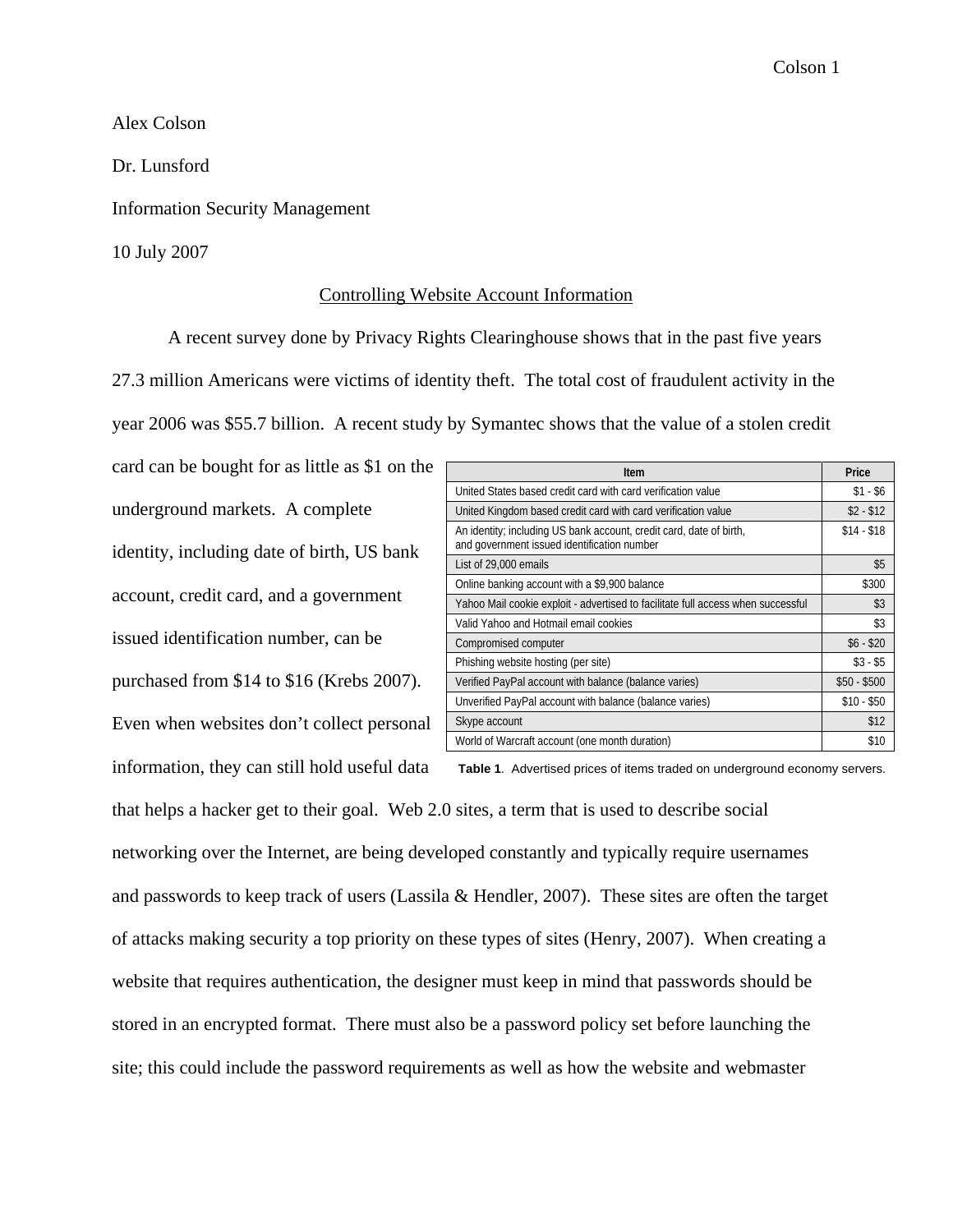should control user passwords. The last decision to be made is how access will be granted to the users; this includes how they will provide credentials, how their credentials will be authenticated, and how to track the user's authentication from one page to another.

Before discussing how to create a secure user management system it is important to know why security at these steps should not be taken lightly. Even if a website does not contain social security numbers, addresses, employers, and other sensitive personal information, they may still have a few things in common—the same user credentials. It is important to note that many people use the same username and password combinations where possible to reduce the amount of information they have to remember. With this in mind, it is tempting for someone with malicious intent to find the username and password combination that works on a simply designed site with low security and use the same information to gather personal information (Pozadzides, 2007). For example, if a person uses the same credentials on a bank website as they do for a smaller website with low security then it would make more sense to go after that site in an attack. Once the correct username and password combination is found on the insecure site, simply try the same login information on more secure site that contains personal information. Now that you know how some thieves operate, here are some ways to defend against their attacks.

One of the most important things to do when developing a website that will house sensitive information is to keep that information secure. Store the data in an encrypted format that will help protect the user's identity. Information that does not have to be unencrypted should be stored using a hash, this is also known as one-way encryption. This means that once the data is stored, it can not be ciphered back into plaintext. Items such as passwords, secret questions, and other information that is provided by the user to confirm their identity can be stored this way. There are many different ways of creating and using hashes with user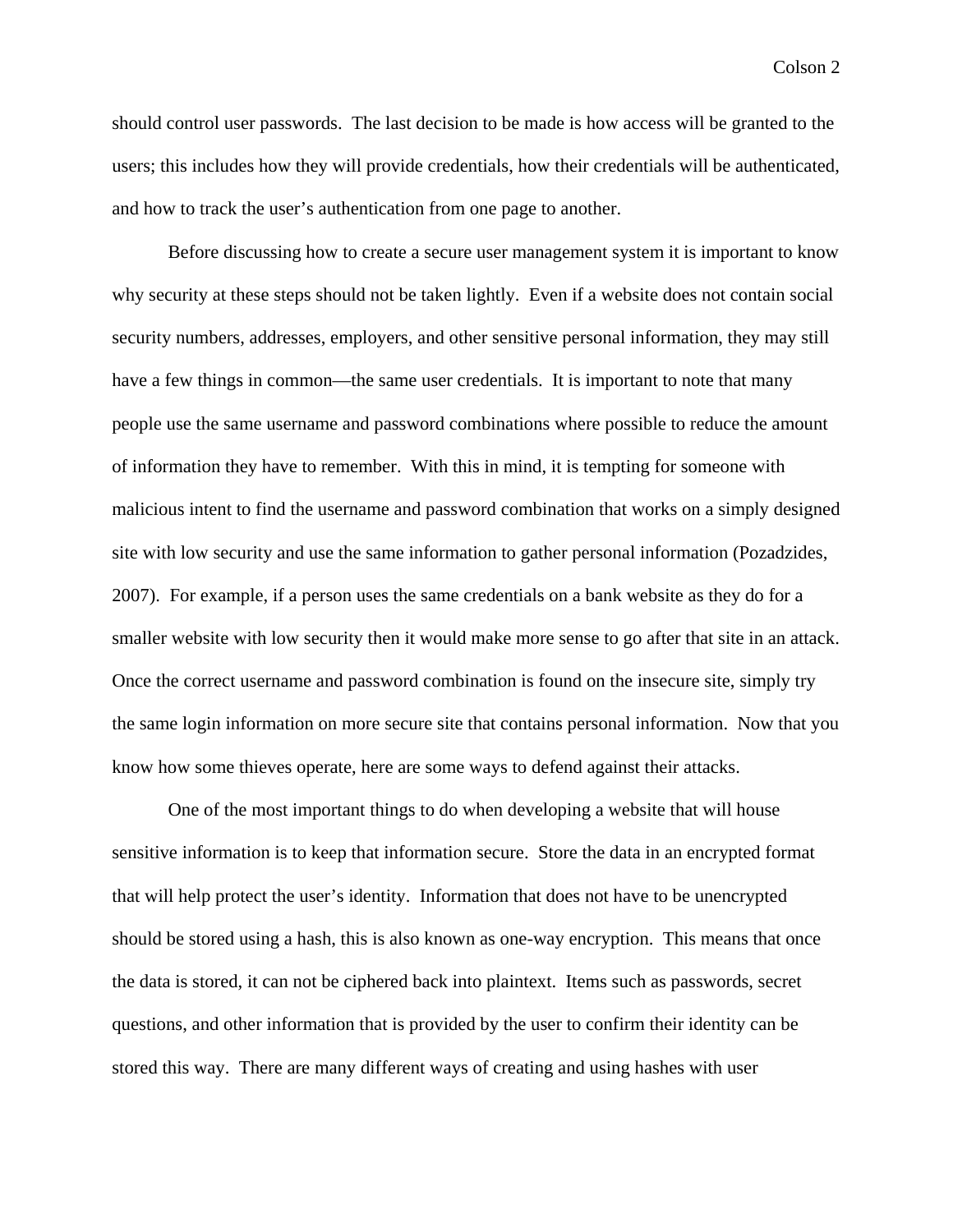information. Existing hashes, such as MD5, SHA-1, and the more secure SHA-512, are commonly implemented easily through most dynamic web languages. In the rare event that no hash method exists with a language, or for programmers that are good in math and just want to have fun, custom written hash methods can be created (Veness, 2005). It might not seem right to store passwords in a way that can not be deciphered; however the user's passwords will remain safe in the event that someone gains access to a list of encrypted account information. So how does the website understand whether the user entered the correct password? With one-way encryption methods, the hash is always the same assuming the same phrase is entered. Take the following example; using the SHA-1 hashing method the phrase "password" results in "5baa61e4c9b93f3f0682250b6cf8331b7ee68fd8". Getting the original phrase from the hash would be very hard and very time consuming but when the user provides the correct password the method will result in the same hash. Even when the user makes a simple change, such as entering the phrase "Password" with a capitol "P" the result is drastically different "8be3c943b1609fffbfc51aad666d0a04adf83c9d". Simply by comparing the stored hash with the newly created hash, we see that the password is different and should not allow the user to login. This same idea can be applied to the secret questions, usernames, or other forms of identification, to keep that information safe from malicious activity if the database or other information store is viewed. All other sensitive data, such as banking information, which needs to be stored, should be encrypted using a method that allows decrypting. Any information that does not need to be gathered should be removed after using, such as a credit card number for a single transaction. This step would be a good time to create minimum and maximum length requirements for usernames. If this is in an organization, it would be a good idea to create a standard for usernames, such as making all usernames the last name then first initial of the person.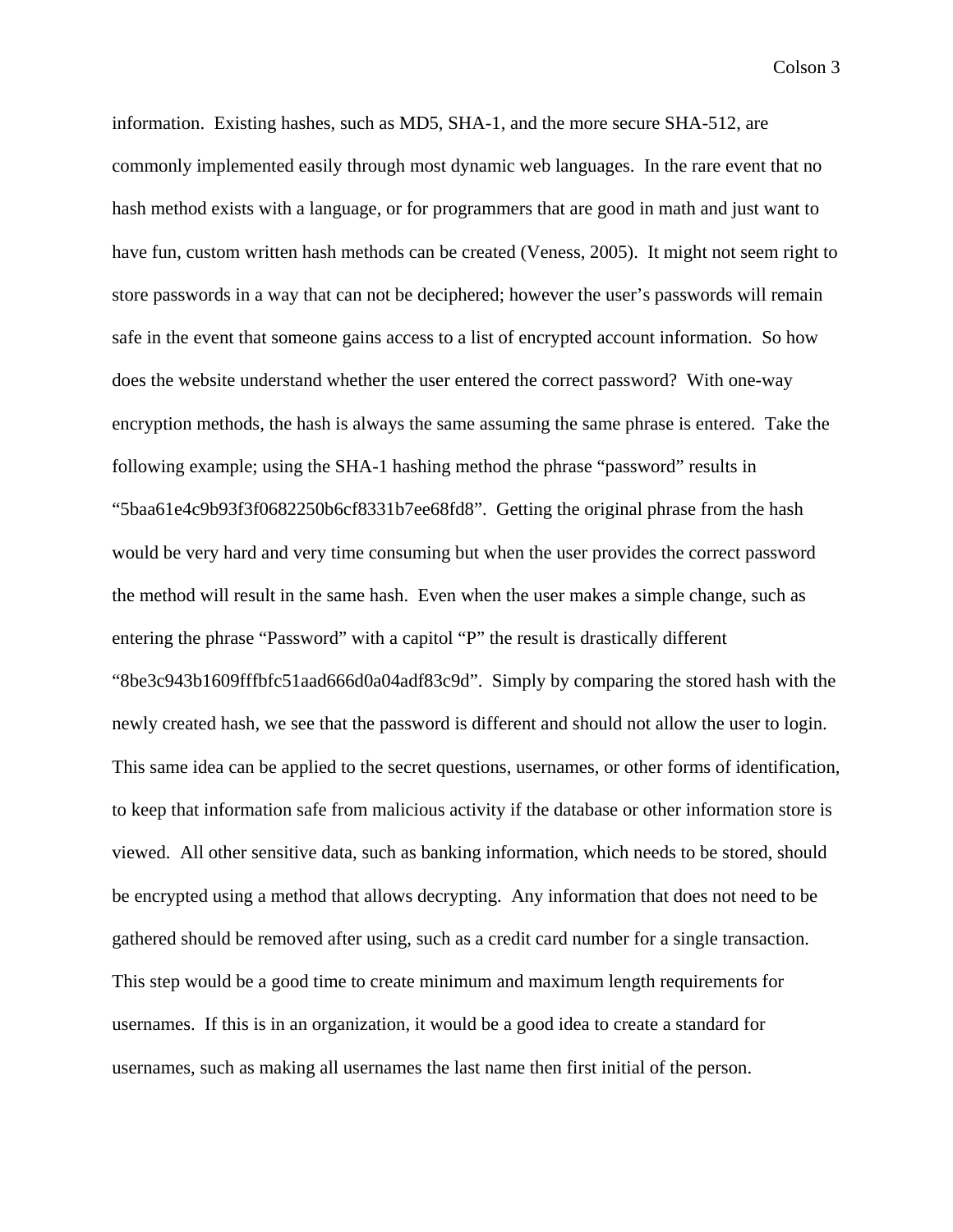The next step is to determine a password policy. No matter how well data is encrypted or

hashed, it can still be recovered using the time and resource consuming cracking method called brute force. Brute force is based on a simple principle: if it doesn't work then try again. This method uses every possible combination of

| Length         | <b>Digits</b>         | Upper, Lower, and Digits    | Upper, Lower, Digits, and Symbols |
|----------------|-----------------------|-----------------------------|-----------------------------------|
|                |                       |                             |                                   |
| $\overline{2}$ | $100 \le 1s$          | 3.844 < 1s                  | 9.216 < 1s                        |
| 3              | 1.000 < 1s            | 238.328 < 1s                | 884.736 < 1s                      |
| 4              | 10.000 < 1s           | 14.7 Million 1s             | 85 Million 8s                     |
| 5              | 100.000 < 1s          | 916 Million 1m, 31s         | 8 Billion 13m, 35s                |
| 6              | 1 Million $<$ 1s      | 56.8 Billion 1h, 34m, 40s   | 782 Billion 21h, 44m, 35s         |
|                | 10 Million 1s         | 3.5 Trillion 4d, 1h, 50m    | 75 Trillion 86d, 23h, 22m         |
| 8              | 100 Million 10s       | 218 Trillion 252d, 17h, 10s | 7 Quintillion 22y, 319d, 10h      |
|                |                       |                             |                                   |
|                |                       |                             |                                   |
| Length         | <b>Upper or Lower</b> | Upper, Lower, and Symbols   | <b>Digits 123456789</b>           |
| $\overline{2}$ | $676$ <1s             | 7.396 < 1s                  | <b>Upper ABCDEFGHIJKLM</b>        |
| 3              | $17.576 <$ -1s        | 636.056 < 1s                | NOPORSTUVWXYZ                     |
| $\overline{4}$ | $456.976 <$ 1s        | 54.7 Million 5s             | Lower abcdefghijklm               |
| 5              | 11.8 Million 1s       | 4.7 Billion 7m, 50s         | nopgrstuvwxyz                     |
| 6              | 309 Million 30s       | 404 Billion 11h, 14m, 16s   | Symbols Space ~!@#\$%^&*          |
|                | 8 Billion 13m, 23s    | 34 Trillion 40d, 6h, 28m    | $()$ -_=+[[{}\ ;';"<>,./?         |

**Table 2**. Number of Combinations and Time required for Brute Force Attacks.

characters to find the plaintext version of the encrypted data and it can take hours, days, even years, to find a password. The table shows the number of possible combinations and the approximate amount of time it would take to run a brute force attack. Obviously, the stronger the password the more time it would take to crack using this method. The best way for websites to defend against brute force attacks is to require their users to have strong passwords. This could mean requiring a combination of uppercase or lowercase letters, numbers, and symbols. Length of a password is also a very important factor, even if a password contains all of those other requirements, it still can be fast to crack if it is only a few characters. To encourage the website users to become interested in their security, give them a few suggestions to help create and remember passwords. One of the more popular recommendations is to use a phrase or lyrics and use the first letter of each word in your password, adding numbers or special characters where appropriate. It is not advised to convert letters to numbers or symbols, for example replacing the letter "a" with "@", as hackers have come to expect those (Brentnall, 2007).

When creating password requirements, it is a good time to consider other password expiration and usage policies. The password expiration policy would cover things such as how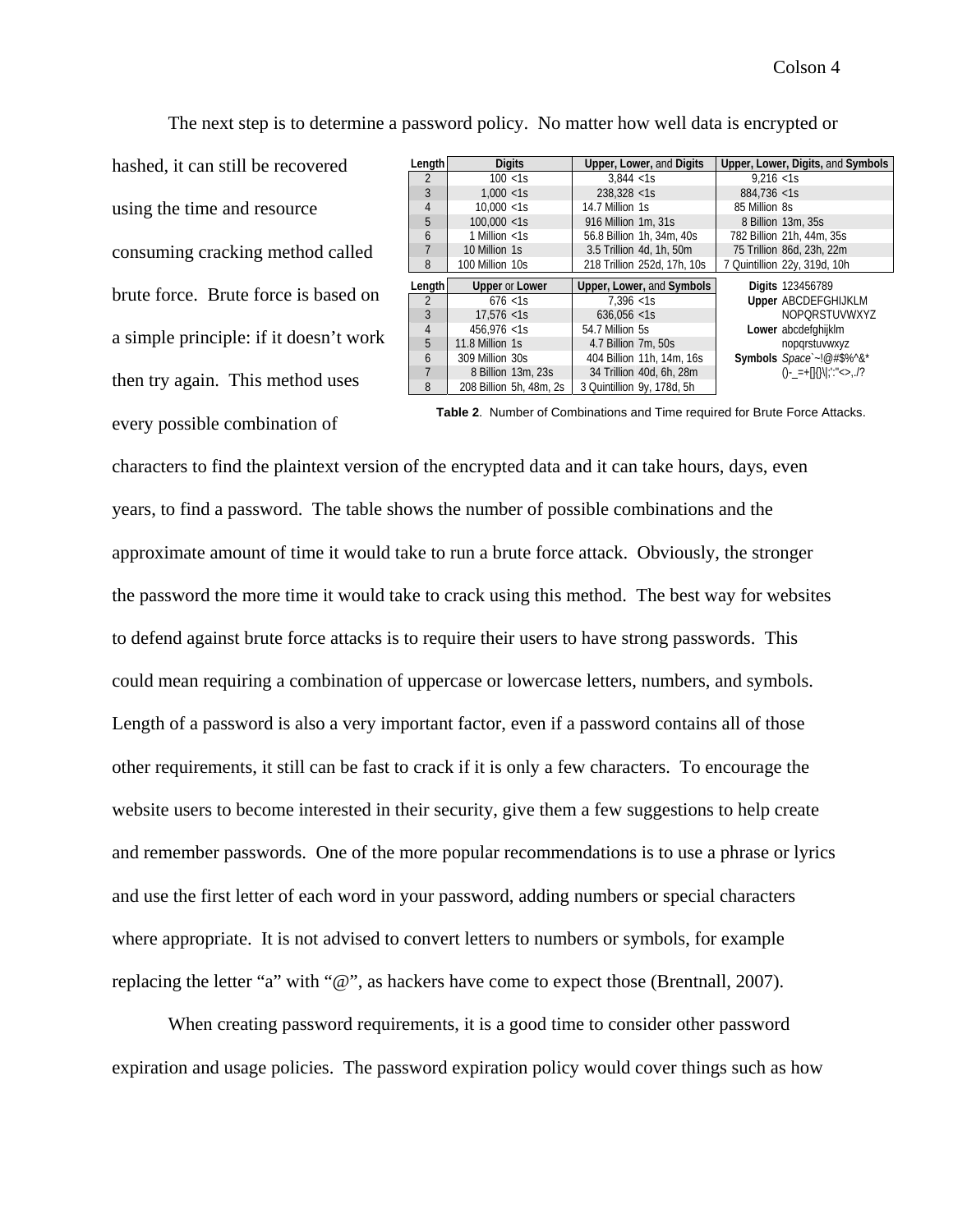often should a user change their password and should the user be allowed to use the same password. Some experts suggest that requiring users to change their password too often and requiring different passwords for every change could have negative results (Lovelace, 2005). Demanding requirements for passwords can result in an overload of information causing the user to write passwords instead of remembering them. Another common password policy that should be set involves how many attempts users get at attempting to authenticate before an account becomes temporarily disabled. This helps fight against many different types of attacks, including brute force. An example of this would be after 5 unsuccessful attempts to login to the site lock the account for 30 minutes before the user is allowed to login again. This discourages brute force and dictionary attacks, an attack that uses normal words found in a dictionary as the password, by making the attacker wait a long period of time before resuming their attack. This significantly lengthens the time required to break into an account and deters most attackers.

When creating password policies for the users, it is a good idea to create a set of policies for the server usage of passwords. Some examples include never e-mailing passwords to users, never allowing users to see the passwords they have entered, and removal of passwords once the account has been removed or has expired. When passwords are e-mailed to users, they are sent insecurely over the Internet where anyone in the right place at the right time can see the password being transferred in plain text. Passwords should never be displayed anywhere on a website, if a user happens to visit the page while others are watching their password could be exposed. The password could also be captured if a user steps away from their computer in a public place while they are logged into the website. The policies above place the password outside of the control of the server, the next policies deals with how the password should be handled within the server. Eventually users will stop using their account or it will need to be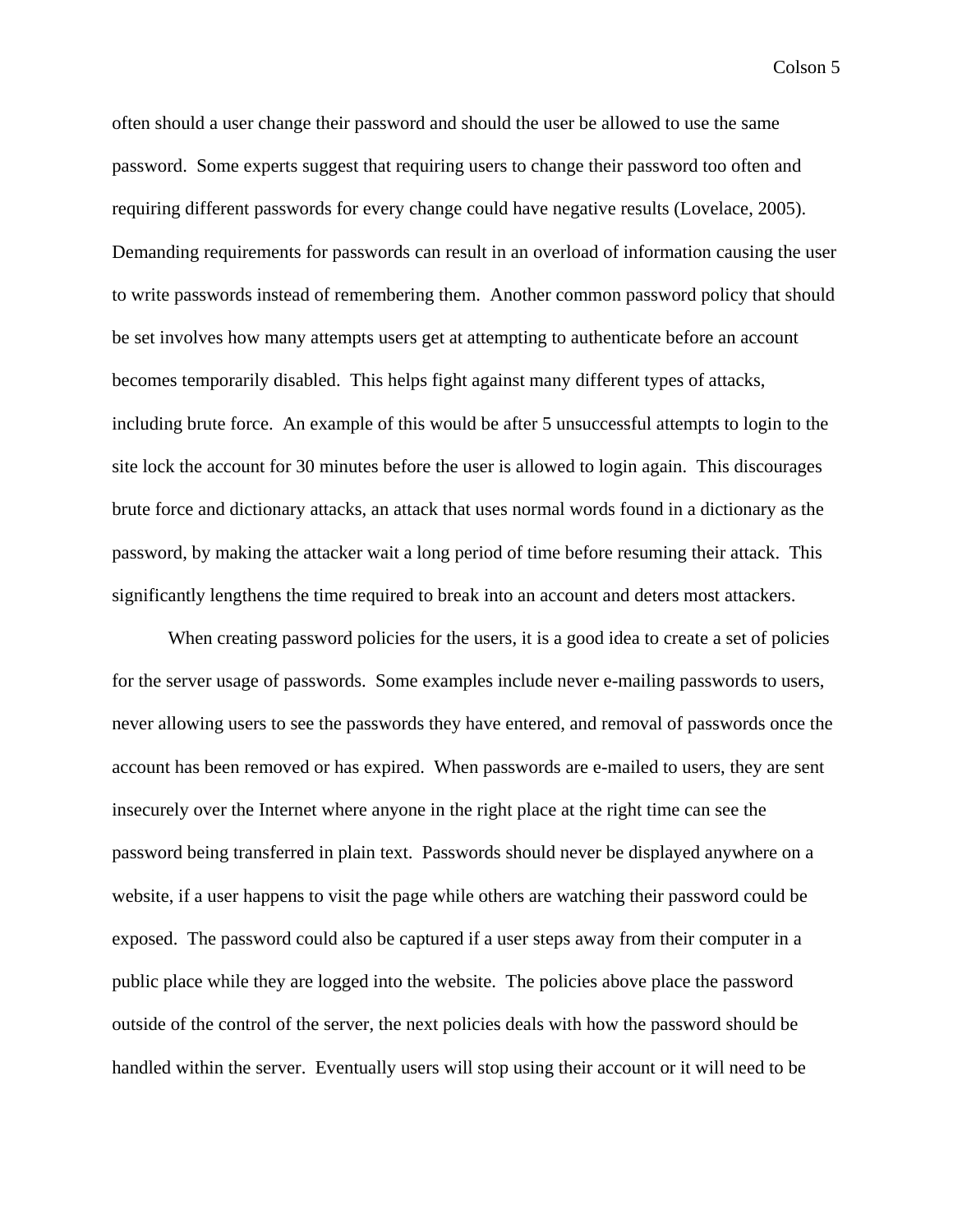deleted for various reasons; when this happens, some account information maybe stored simply for record keeping or historical reference. There is some information that should be deleted when the account is removed; the most obvious is the user password but also the user's e-mail address and any information that could associate the user with another website. This is common in social networking sites where users can add contacts using an address book from another site. Creation of the password policies for both end users, such as the requirements, and policies for the use of personal information will help define how the interface for passwords and other user information should be stored. Having these rules in place before beginning work on the website will allow developers to reference the regulations that have already been set in place and create a website that conforms to the set standards.

Once the encryption or hash method has been determined, and the policies have been created, it is time to start working on the actual site. The developers should consider the encryption method when designing how the user information will be stored, for example if the encryption or hashing method produces an 80 character string then the database field should be created to store at least that size. There are also some hashing algorithms that require the storage of two pieces of information, sometimes referred to as the salt and hash, which creates different demands on how the information storage should be carried out. Developers should also keep in mind that users will forget their username or password and should build in a system for recovering that information. It is often acceptable to send the username through e-mail, which would require the user to remember their e-mail address. Password recovery is not as simple; passwords should never be sent through e-mail because it is often insecure. To recover a password the user should have to provide their username and some other method of authentication, such as secret questions, recent account activity, or anything unique that only the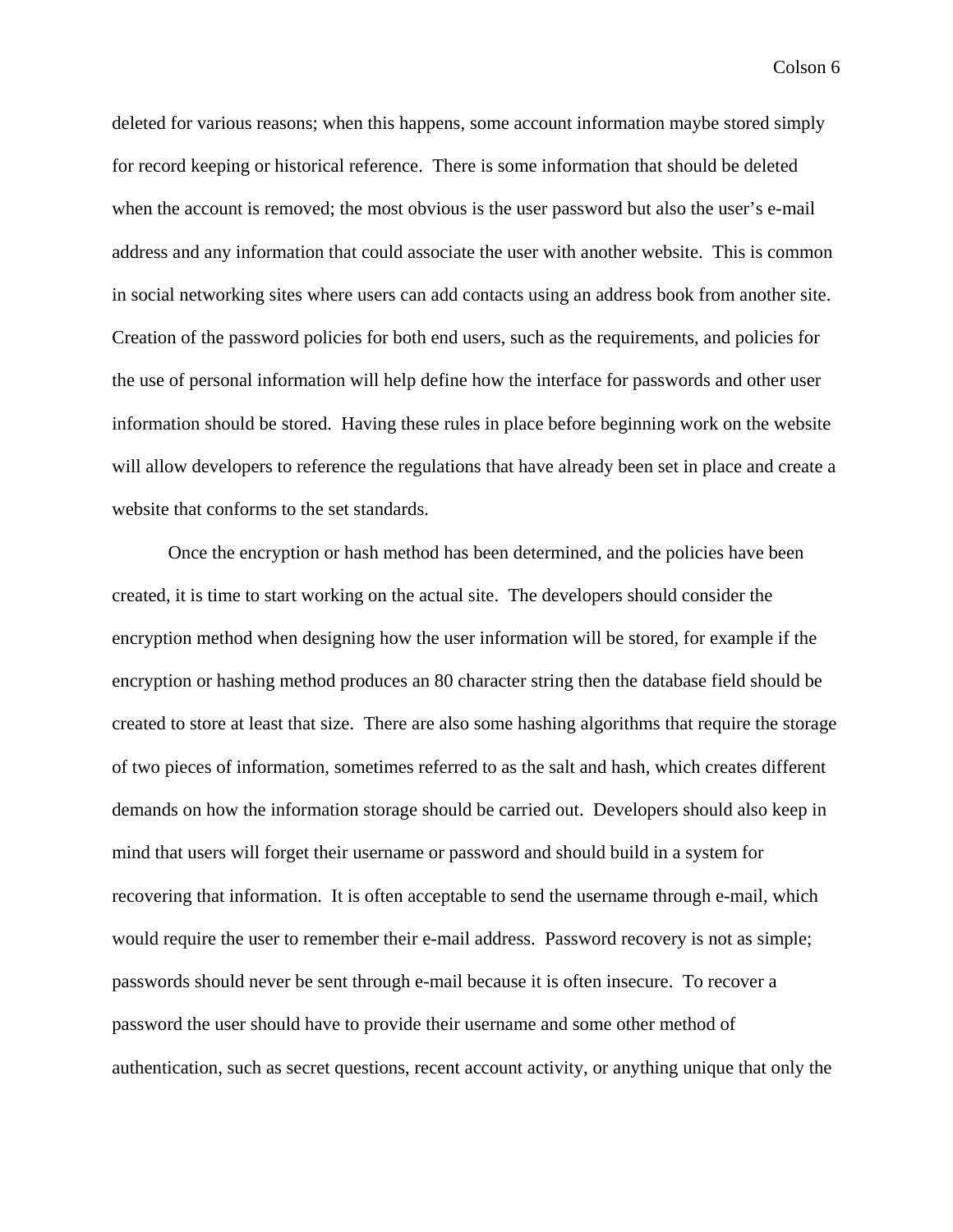user would know. For password recovery, using a combination of the two methods will provide additional security. Doing this could be accomplished by the site requiring that users enter their username at which time an e-mail is sent to the user that contains a unique link that expires after a few hours. Once clicking this link the user can answer secret questions and, if correct, could be prompted to change their password. The combination of these two methods would require more sophisticated techniques to gain unauthorized access to an account. Of course, there is no need for all of this security if the information is not secure while in transit. When requiring authentication or transfer of any other personal information, the website should use the highest possible encryption available. The most common encryption for secure web traffic is 128-bit or higher; many web browsers will warn the user if encryption of less than 128-bit is being used.

Now that the end user has submitted their correct username and password, the challenge of how to track the user's session begins. Tracking users does not mean that information is being collected about their browsing habits; it simply means that the same authenticated user remains authenticated while they are using the website. There are various methods of doing this, some websites use sessions others use cookies. No matter which method is used to keep track of the users, there are some simple rules to follow. The most important thing to remember is to keep any information that could be used in an attack on the server and away from the clients. This means that usernames, user IDs, account numbers, or any other personal information should not be used in cookies or session variables. A simple way to avoid this is to create a unique ID that is randomly generated when the user is authenticated and track the user based on that ID. Since no personal information, or data that could be linked to the account, is being used there should be no problem if a user forgets to logout and their cookies or session variables were accessed. Once the user logs in again, the unique tracking number is overwritten with a different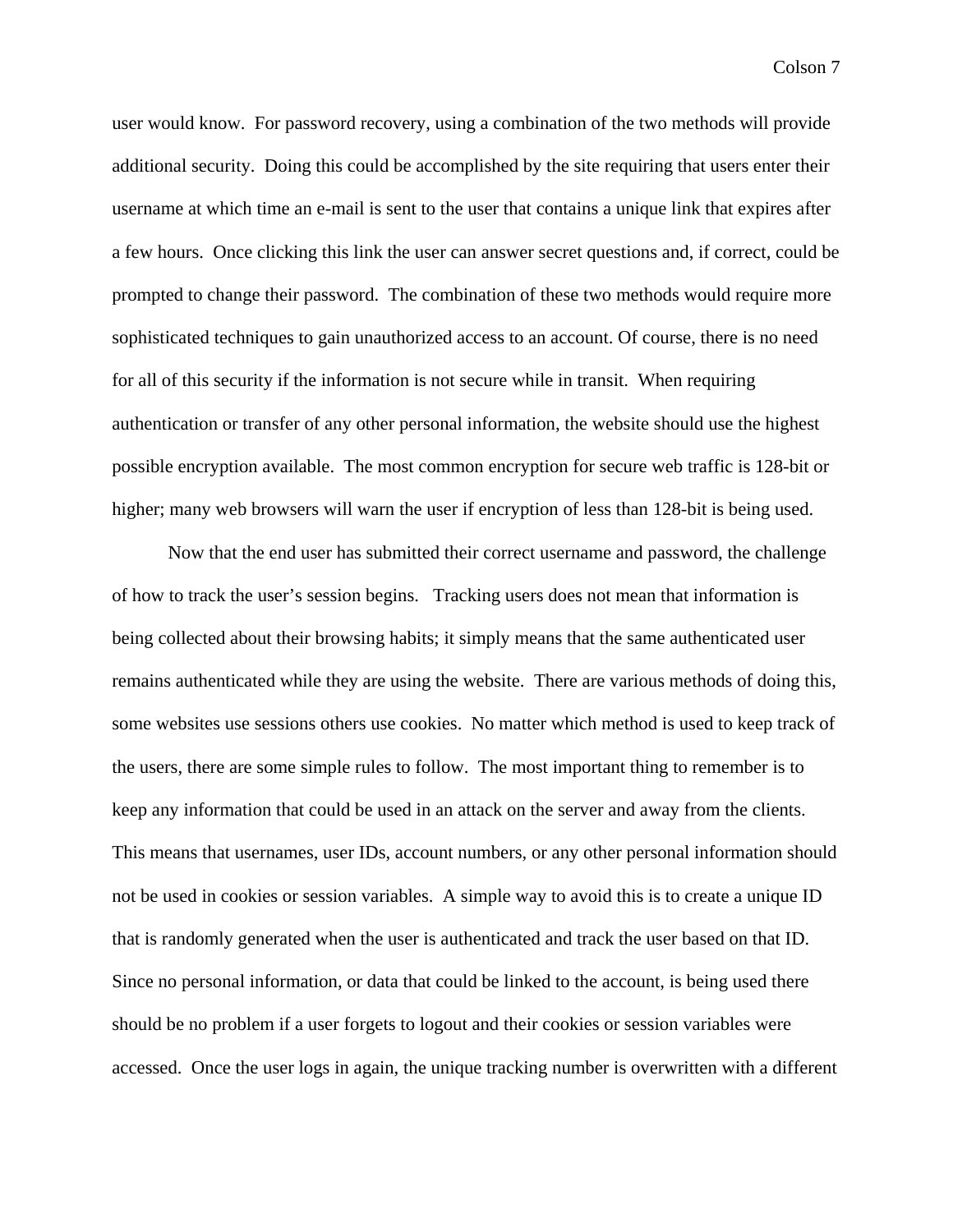unique ID. For additional security, record the IP address and browser ID that authenticated and ensure they remain the same throughout the entire time the user is on the site. If the unique ID, IP address, or browser ID changes anytime throughout the session then it is likely that someone may be attempting to compromise the account through methods other than password cracking and the account should be logged off. For sites that require users only to be logged in for a certain amount of time, simply record the time the user authenticated and compare it to the current time, when the difference becomes too great, alert the user that their session has expired and remove the unique ID from the database, effectively logging out the user. Using this type of system can also alert the user of someone attempting to access their account because it will continuously log them out of the system. For example, if the user jsmith successfully authenticates to the server from work, a cookie could be sent to the client with a unique ID, lets say 5d6h43, and the same unique ID is stored in the database on the server. Also stored in that database is jsmith's IP address and browser identification tag. If someone were to get their hands on jsmith's unique ID and create their own cookie to try to emulate the session, the IP address and browser ID would be different and their authentication would be rejected. However if someone were to get jsmith's password and attempted to login to the system, the unique ID would change once the new user is authenticated and it would terminate the original session. When this happens, the original user knows that someone else has gotten into their account and they should change their password as soon as possible. This makes it possible to limit the sessions to only one at a time per user so if jsmith forgets to log off and attempts to access the website from home, a new unique ID would overwrite the one currently in the database and make the old unique ID useless which would automatically log off the computer at work. This type of system makes it easy for administrators to regain control of an account that has been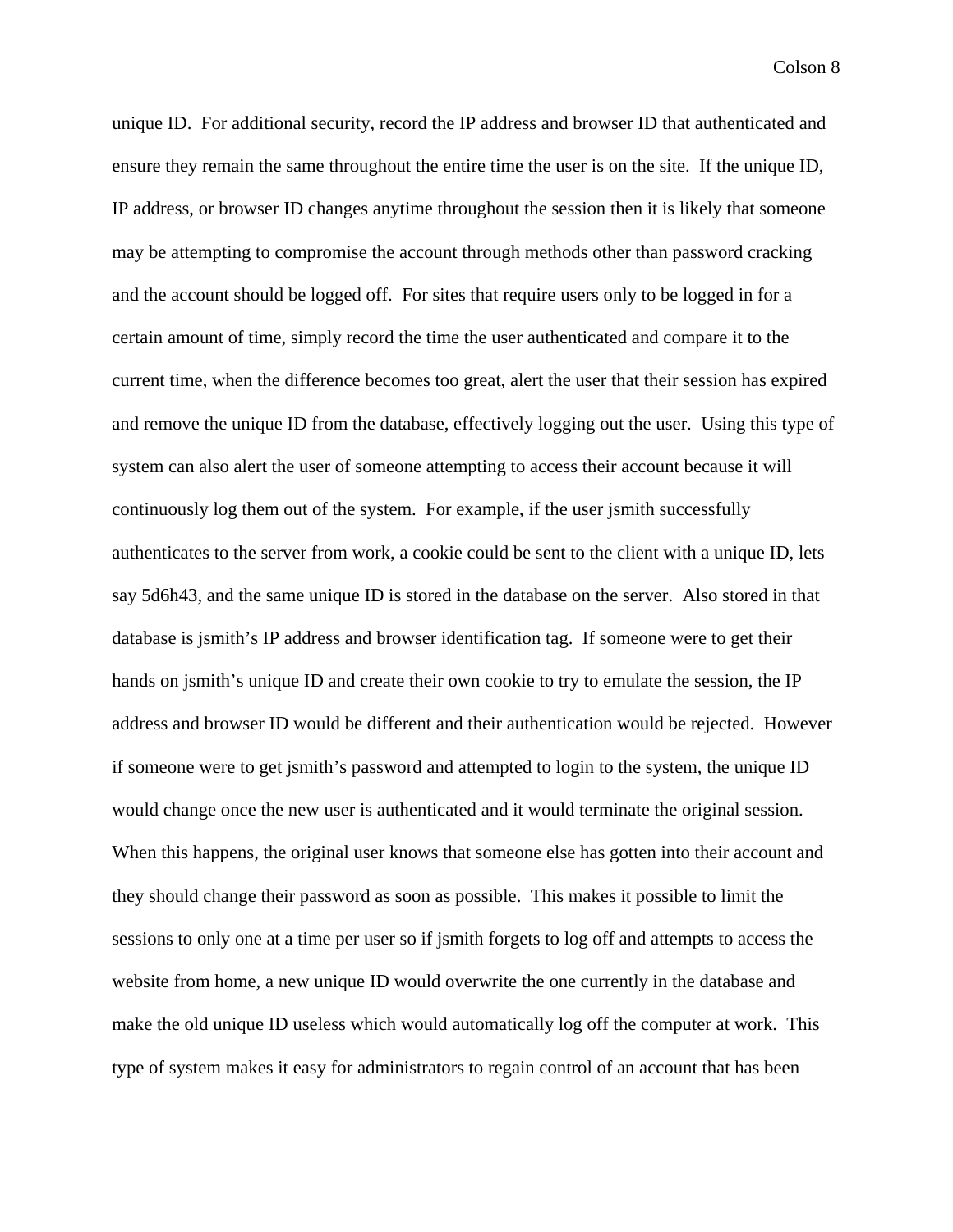compromised; they simply change the account password and close a session that may be a malicious user by removing the unique ID from the database.

Whether the site is authenticating with an LDAP server, passwords stored in a database, or any other type of authentication method, a database of active sessions including the unique ID and other items mentioned earlier can be created to work in conjunction with the authentication method. When using an authentication method that is located on a different server, remember to secure the traffic between the two servers by using a secure protocol or creating a secure tunnel. When the servers are located on a controlled network that other computers can not access it might be acceptable to use insecure communications between the two servers, but it is still recommended to always transfer any authentication data securely.

Even when a website is extremely secure and very hard to break into, there will still be malicious people attempting to break in. When a certain IP address is attempting to connect to an account a large number of times, it can put strain on the web server. A simple way to reduce the strain on the server and prevent accounts from being comprised by the computer is to create a blacklist. A blacklist is a list of IP addresses, IP address blocks, or hosts that can not access the server. Most web servers, such as Microsoft Internet Information Services and Apache HTTPd, support the creation of blacklists (Host My Site 2007). Blacklists can be created at the firewall level that will prevent the traffic from ever reaching the web server, for example iptables in Linux supports the creation of blacklists (Lawrence 2005). Another blacklist option would be to write it into the website where you create a database of blacklisted IP addresses and when the address attempts to access the website return a page that says they are blocked. Another method of controlling who accesses the site is through whitelists. Whitelists are the opposite of blacklists because they are a list of addresses, blocks of addresses, or hosts that are allowed to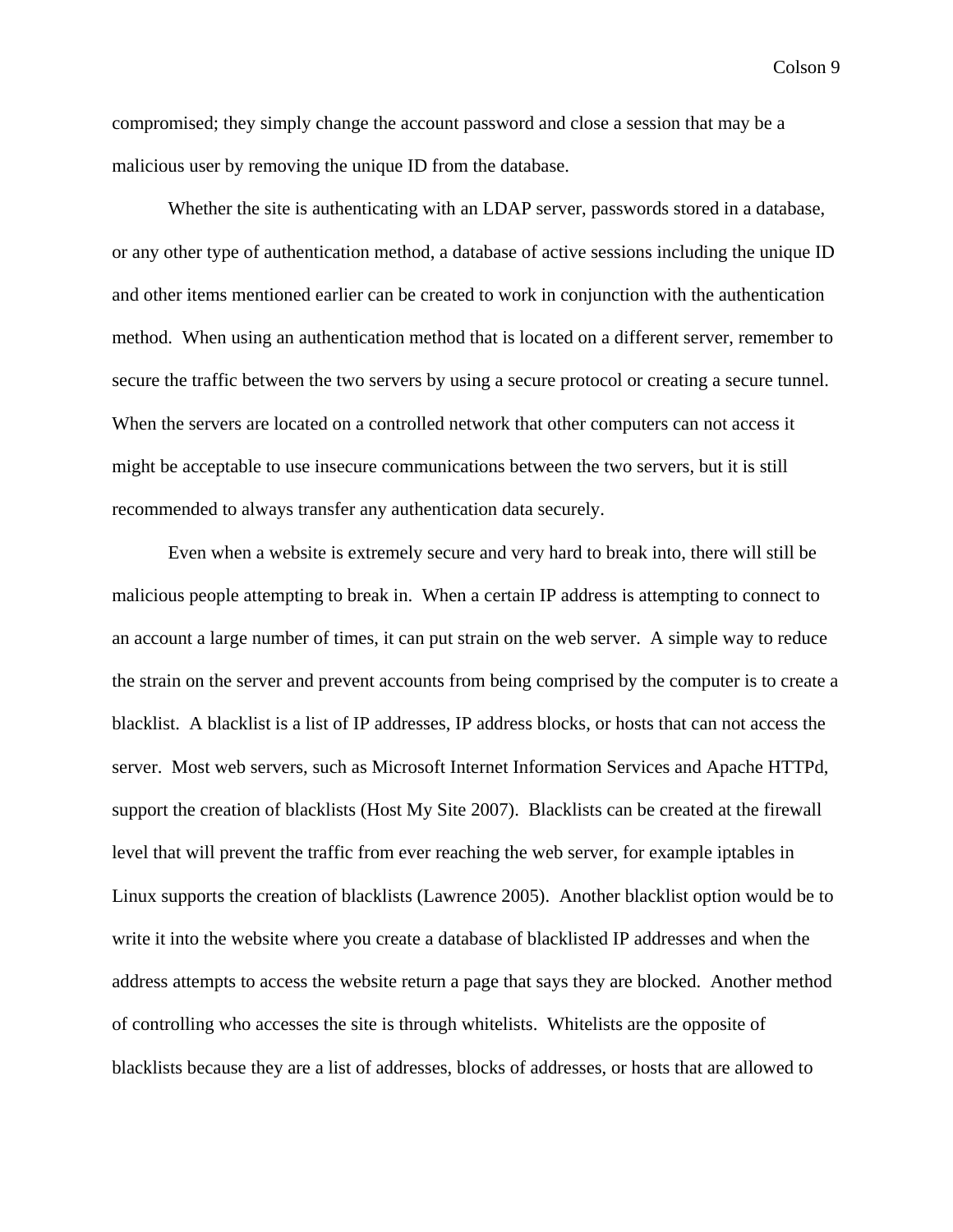access the website and all others will be blocked (Hall 2007). This sort of list is useful in situations where people should only be accessing the website from certain locations, such as Intranet sites only being accessed from computers located on the same network.

Creating a set of policies, controlling who can access your server, sending and storing information in an encrypted format, and all of the other tips mentioned will help secure websites that store account information and personal data. Keeping these things in mind while developing websites will reduce the risk of data being stolen through the web interface, and will reduce the risk of the data being deciphered if the information is accessed through other methods.